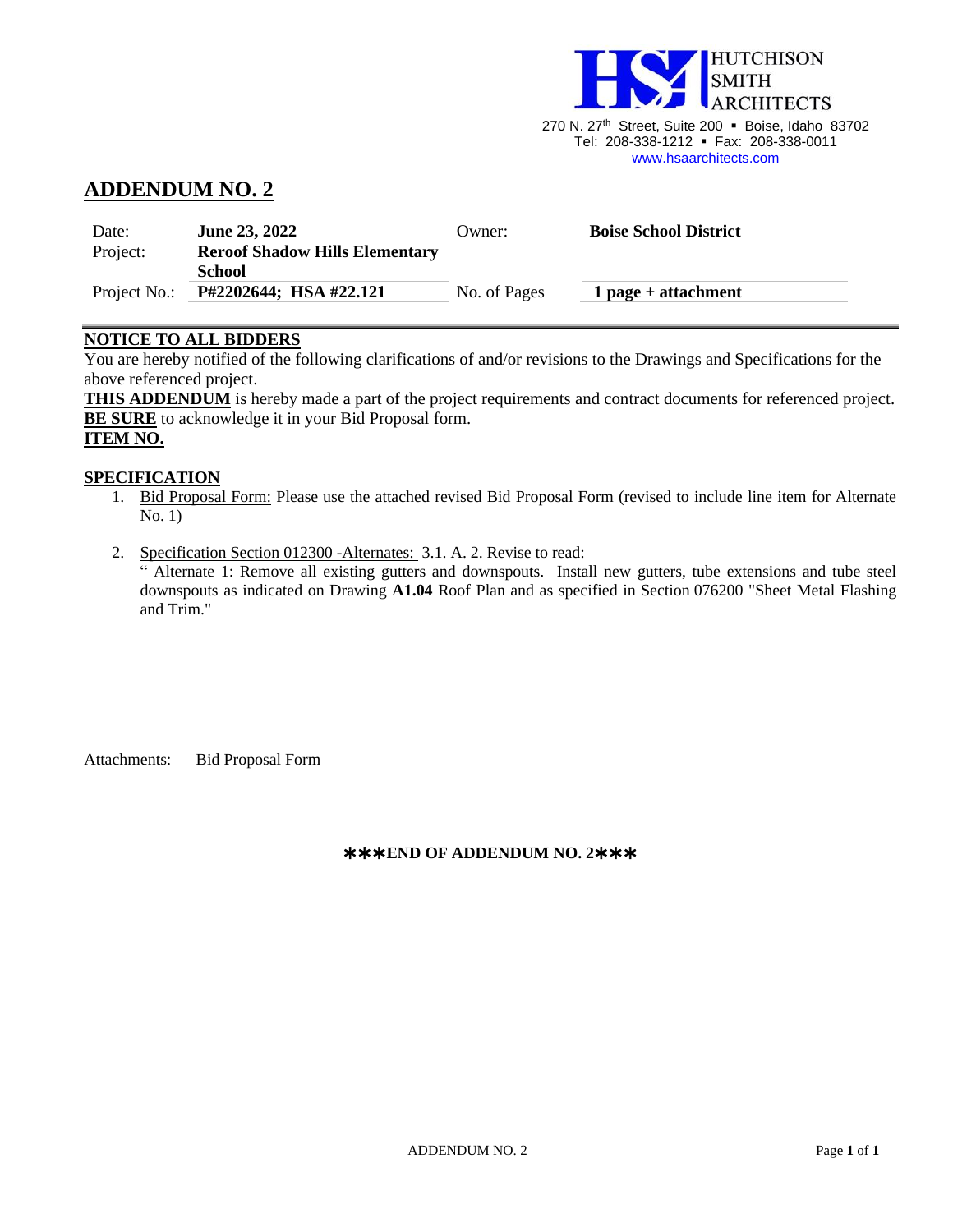## TO: INDEPENDENT SCHOOL DISTRICT OF BOISE #1 8169 W. VICTORY ROAD BOISE, IDAHO 83709

#### Persons:

The Bidder, in compliance with your invitation for bids for the **Reroof Shadow Hills Elementary School**, 8301 W. Sloan St., Boise, Idaho, of the Independent School District of Boise City #1, having examined the plans, specifications and addenda with related documents and the site of the proposed work, and being familiar with all the conditions surrounding the construction of the proposed project including the availability of materials and labor, hereby proposes to furnish all labor, materials and supplies, and to provide the service, bonds and insurance in accordance with the Contract Documents, within the time set forth therein, and the prices stated below. These prices are to cover all expenses incurred in performing the work required under the Contract Documents, of which this proposal is part.

Bidder hereby agrees to be substantially complete within 60 days from the date of Notice to Proceed. Bidder further agrees to pay as liquidated damages, the sum of \$350.00 for each consecutive calendar day thereafter**,** as hereinafter provided in Paragraph 9.11.1 of the Supplementary Conditions.

Bidder acknowledges receipt of the Addendum No(s). .

**BASE PROPOSAL (Remove & Replace all Asphalt Shingles)**: Bidder agrees to perform all of the base proposal work described in the specifications and shown on the plans for the sum of:

Dollars (\$

) (Amount shall be shown in both words and figures. In case of discrepancy, the amount shown in words will govern.).

**ALTERNATE NO. 1: (Remove all existing gutters and downspouts).** Install new gutters, tube extensions and tube steel downspouts as indicated on Drawing A1.04 Roof Plan and as specified in Section 076200 "Sheet Metal Flashing and Trim."

Add the sum of \_\_\_\_\_\_\_\_\_\_\_\_\_\_\_\_\_\_\_\_\_\_\_\_\_\_\_\_\_\_\_\_\_\_\_\_\_\_\_\_\_\_\_\_\_\_\_\_\_ Dollars (\$\_\_\_\_\_\_\_\_\_\_\_) (Amount shall be shown in both words and figures. In case of discrepancy, the amount shown in words will govern.).

Bidder understands that the Owner reserves the right to reject any or all Bids and to waive any informalities in the bidding. The Bidder agrees that this Bid shall be good and may not be withdrawn for a period of 30 calendar days after the scheduled closing time for receiving bids.

Upon receipt of written notice of the acceptance of this Bid, Bidder will execute the formal contract attached within ten (10) days and deliver a Surety Bond or Bonds as required by Article 7 of the Instructions to Bidders, including paragraph 7.1.1 and 7.2.1 of the Supplementary Instructions to Bidders. The bid security attached in the amount of 5% of the bid amount is to become the property of the Owner in the event the contract and bond are not executed within the time above set forth, as liquidated damages for the delay and additional expense to the Owner caused thereby.

# BIDDER CERTIFICATION

1. **Debarment and Suspension** – In submitting this bid proposal, we hereby certify that we have not been suspended or in any way excluded from Federal procurement actions by any Federal Agency. We fully understand that if information contrary to this certification subsequently becomes available, such evidence may be grounds for non-award or nullification of a bid contract.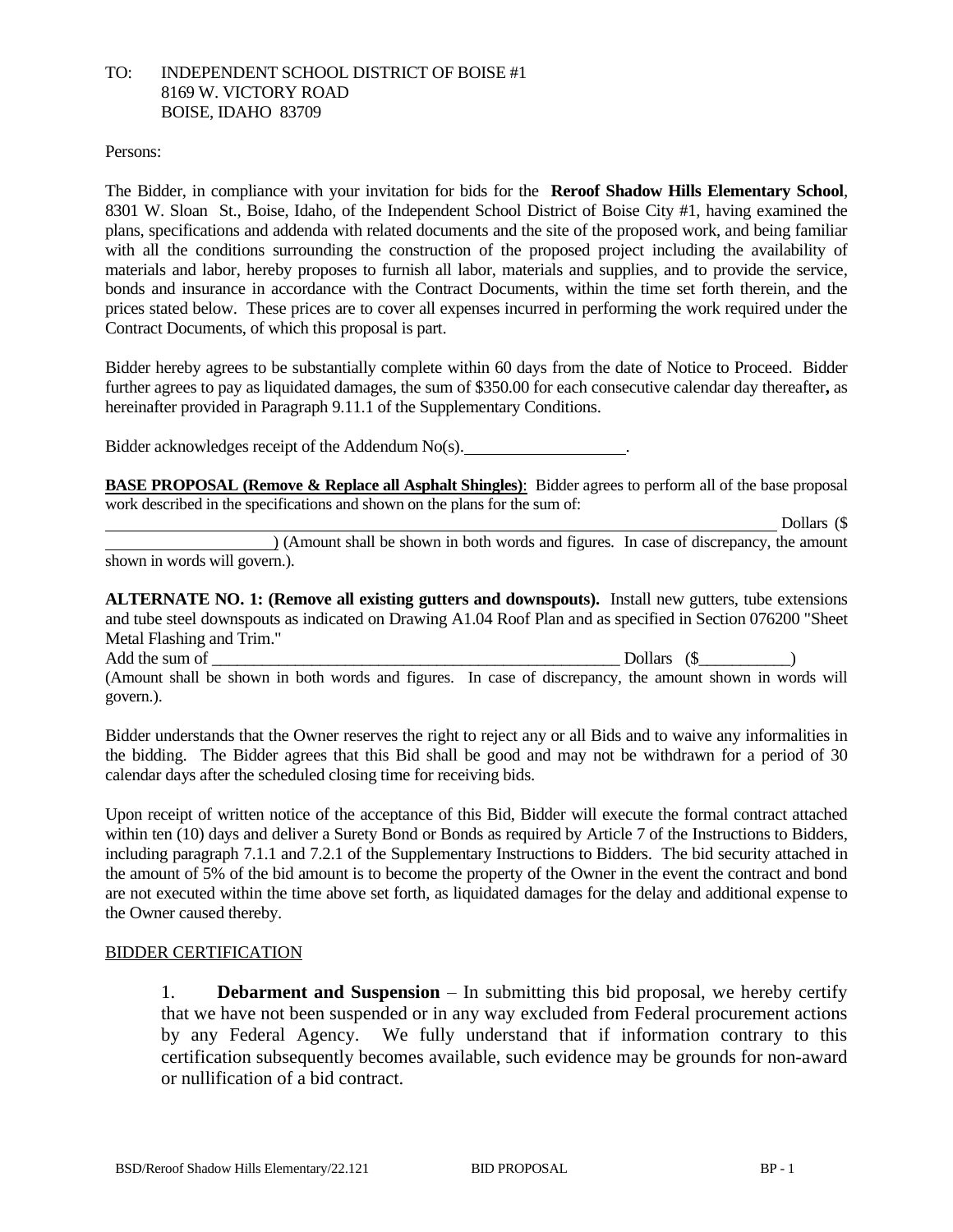2. **Anti-Collusion** – In submitting this bid proposal, we hereby certify this proposal was developed and prepared without any collusion with any competing bidder or District employee. The content of this proposal has not been disclosed to any competing or potentially competing bidder prior to the proposal due date and time. Furthermore, no action to persuade any person, partnership or corporation to submit or withhold a bid has been made.

3. **Anti-Lobbying** – In submitting this bid proposal, we hereby certify that to the best of our knowledge and belief, no appropriated Federal funds have been paid or will be paid by or on behalf of person associated with this proposal to any person for influencing or attempting to influence and officer or employee of any agency, a member of Congress, an office or employee of Congress or an employee of a member of Congress in connection with the awarding of any Federal contract, the making of any Federal grant, the making of any Federal loan, the entering into of any cooperative agreement and the extension, continuation, renewal, amendment or modification of any Federal contract, grant, loan or cooperative agreement.

4. **Background Checks** – The Boise School District reserves the right to fingerprint and background check all contractors and subcontractors working on District projects. Should you receive an award for a District project, you may be required to provide list of employees from your company who will be assigned to and working at the school site. By signing below we confirm our company will comply with this process.

5. **Alcohol and Drug Free Workplace** – In submitting this bid proposal, we hereby certify we comply with the provisions of Idaho Code 72-1717 and provide a drug free workplace program and will maintain such a program throughout the term of your contract with the District.

6. **National Sexual Offender Registry** – In submitting this bid proposal, you certify to the District that your company will prohibit any persons in your employ who are registered or required to register under the Idaho Sex Offender Registration Act from participation in company business with the District if such participation would require them to be present on school property. You certify further that you have cross checked such employees against the National Sex Offender Registry found at the following web link: <http://www.nsopr.gov/>

7. **Equal Employment Opportunity** – In submitting this bid proposal, you certify to the District that your company **and the subcontractors you hire will comply with the requirements of 41 CFR §§ 60-1.4(a), 60-300.5(a) and 60-741.5(a). These regulations prohibit discrimination against qualified individuals based on their status as protected veterans or individuals with disabilities, and prohibit discrimination against all individuals based on their race, color, religion, sex, sexual orientation, gender identity or national origin. Moreover, these regulations require that covered prime contractors and subcontractors take affirmative action to employ and advance in employment individuals without regard to race, color, religion, sex, sexual orientation, gender identity, national origin, protected veteran status or disability.**

8. **Domestic Procurement Preferences –** In submitting this bid proposal and in accordance with  $\mathbf{w}$  with